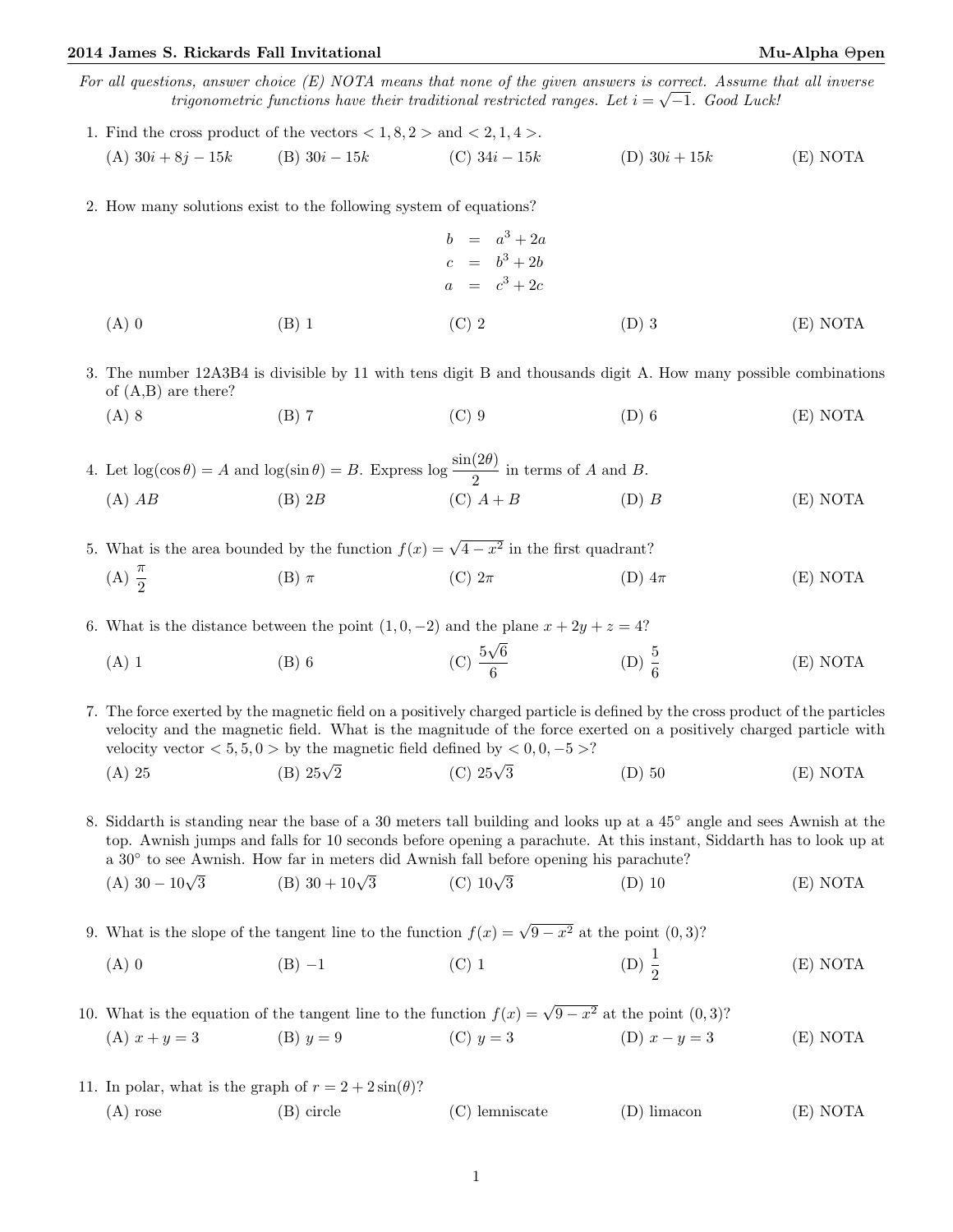## 2014 James S. Rickards Fall Invitational Mu-Alpha Θpen

- 12. A fly is at the point  $(1,2,3)$  and flies in a straight line at a constant speed. If the fly reaches the point  $(2,4,-1)$  after 1 second, where will the fly be after 6 seconds? (A)  $(7,14,-21)$  (B)  $(7,14,21)$  (C)  $(6,12,-17)$  (D)  $(7,-14,-21)$  (E) NOTA
- 13. What is the volume of a solid created by the rotation of the function  $f(x) = 4$  about the x-axis given the restriction  $2 < x < 6?$ 
	- (A)  $16\pi$  (B)  $32\pi$  (C)  $64\pi$  (D)  $128\pi$  (E) NOTA

14. Given  $f(x) = x^2 - 2x + 1$ , what is  $\lim_{h \to 0}$  $f(2+h) - f(2)$  $\frac{b}{h}$ ? (A) 0 (B) 1 (C) 2 (D) 4 (E) NOTA

15. On the Argand plane what is the distance between the complex numbers  $3+2i$  and  $4-11i$ ? (A)  $\sqrt{170}$  $\frac{170}{170}$  (B) 13 (C)  $\sqrt{ }$ (C)  $\sqrt{155}$  (D) 14 (E) NOTA

16. The equation  $4x^2 + 6xy - 3y^2 + 5x - 7y = 15$  represents what type of figure? (A) circle (B) parabola (C) hyperbola (D) ellipse (E) NOTA

- 17. What is  $\cos(3\theta)$ ? (A)  $4\cos^3(\theta) - 3\cos(\theta)$  (B)  $3\cos^3(\theta) - 4\cos(\theta)$  (C)  $3\sin(\theta) - 4\sin^3(\theta)$  (D)  $4\sin^3(\theta) - 3\cos(\theta)$  (E) NOTA
- 18. Given vector  $v = < 1, 3 >$  and vector  $u = < 3, 1 >$ , find  $|proj_v u|$ .

(A) 6 (B) 
$$
\frac{6}{\sqrt{13}}
$$
 (C)  $\frac{3\sqrt{10}}{5}$  (D) < 0,0,-8 > (E) NOTA

19. We know that the rate of change of the volume of a sphere at any given moment is the surface area of the sphere at that moment, times the rate of change of the radius at that moment. Using this, what is the rate of change of the radius of a sphere, in cm per minute, at the moment when the radius is 5 cm given that the volume is increasing at a constant rate of 1 cm<sup>3</sup> per minute?

(A) 
$$
\frac{1}{100\pi}
$$
 \t\t (B)  $\frac{1}{50\pi}$  \t\t (C)  $\frac{1}{25\pi}$  \t\t (D)  $\frac{1}{4\pi}$  \t\t (E) NOTA

20. What is  $\left| \text{cis}^6 \left( \frac{\pi}{12} \right) \right|$ 12  $\Big) \Big| ?$ (A) √ 2 2 (B) 1 (C)  $\sqrt{2}$ (D)  $2\sqrt{2}$ 2 (E) NOTA

21. 70 percent of people who have raideritis will have a positive result when tested. 85 percent of people who do not have raideritis will have a negative result when tested. If 12 percent of people have raideritis, what is the probability of randomly selecting a person, and getting someone who tests negative?

(A) 0.784 (B) 0.366 (C) 0.3606 (D) 0.36006 (E) NOTA

22. What is the slope of the tangent line to the function  $f(\theta) = \text{cis}(\theta)$  at  $\theta = \frac{\pi}{4}$  $\frac{\pi}{4}$  in the Argand Plane? √

 $(A) -1$  (B) 0 (C) 1 (D) 2 2 (E) NOTA

23. What is the period of the graph of  $f(x) = 6\cos^2(5x) - 6\sin^2(5x)$ ?

(A)  $\frac{\pi}{2}$ (B)  $\frac{\pi}{5}$ (C)  $\frac{\pi}{6}$ (D)  $\frac{\pi}{10}$ (E) NOTA